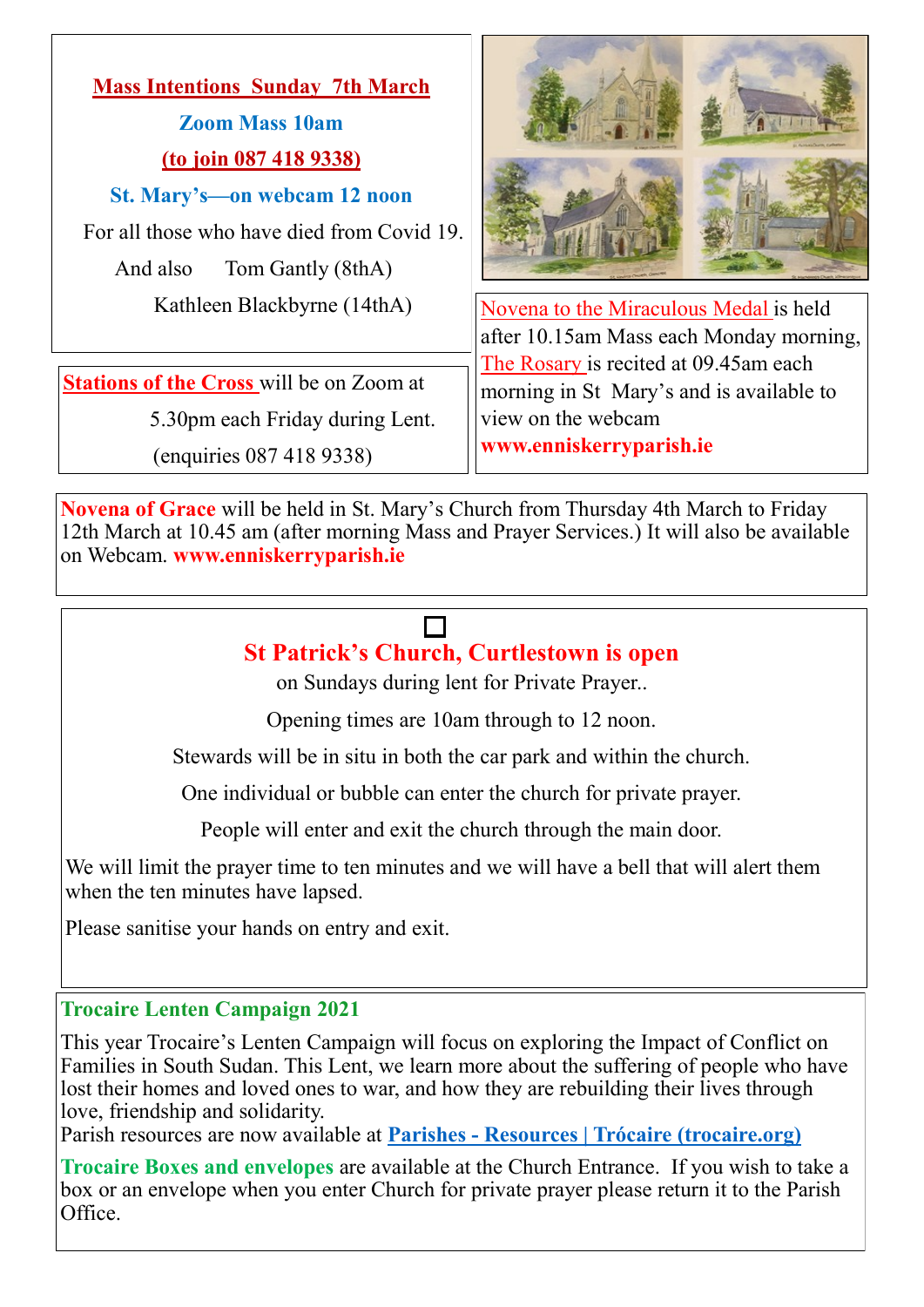## **Lenten Events**

## **Parish Living Word Lenten Series on Zoom:**

1. A member of the PPC will host a series of short gatherings (about 20 mins) to reflect on the Sunday Gospels on Wednesdays  $\omega$  10.40 am (after the St Mary's webcam Prayer Service). Commencing 24th February and continuing on 3rd, 10th, 17th, 23rd & 31st March. All are very welcome to any of these sessions. Zoom details will go out to Parish Groups and are also available on the Parish Website or call the Parish Office to enquire.

2. Thursday Evening Gatherings for prayer, meditation and discussion on the Sunday Gospels. Includes quiet reflection with music and visuals, intercessory prayer, etc. All welcome. Contact Sally: 087 4189 338.

## **Lenten Talks**

*During the season of Lent a series of Talks will be delivered by webcam or zoom from St. Mary's Parish Church. The Talks will mainly be centred on areas of social injustice, Christian responsibility and personal health & wellbeing.* 

**Talk on Thursday 11th March** will be given by a couple from a refugee family who have integrated into a Dublin community under the Government's Community Sponsorship Programme.

*To register for these Talks you must contact the Parish Office and leave your email details* 

## *Telephone 01 2760030 (10-1 Monday to Friday)*

*email to [stmarys@enniskerryparish.ie](mailto:stmarys@enniskerryparish.ie)*

## **Lent week 3: Meditation—Fr Bernard Kennedy**

As a base for our meditation, using your bible, look to Exodus Ch 20, v. 1-7. Then read Ch.2 v.13- 25 of Johns gospel. Read each slowly. Slower is better. Let words reach you and each sentence too. In each case note what strikes you about each. What word seems important. Basically the first reading is listing the 10 commandments and the Gospel is about Resurrection of Jesus. They are connected. The first is the recipe for the second. The first gives the ingredients of the second. Resurrection is the expectation of the faith person and the gift of a loving father who is God. It is personal. It is about living and the first reading about loving. Loving gives life.

In covid lockdown we can find time for space to sit with these readings.

Calm yourself, taking ten minutes to chill with no distractions and alone. This is your time. Your space. Take next ten minutes to read slowly the text letting them touch your inner spirit. The next ten to ruminate. Let your mind go over each one. What did you hear?

Finally recall slowly and repeat to yourself ' I have loved you with an everlasting love.'. Say it slowly a few times.

If you do not have a bible the readings are on our website or search ' readings third Sunday of lent'.

## Volunteering for Well-being

Leah Kinsella, Manager of County Wicklow Volunteer Centre, gave an inspiring and highly informative Talk on 25th February on volunteering opportunities, how they substantially improve the volunteer's personal well-being and how you can volunteer without having to leave your own home!!

Leah has invited those who wish to volunteer or to obtain more information to contact her at  $\text{leah@volumteerwicklow.}$ ie or tel: 085 8622051 or to visit the web site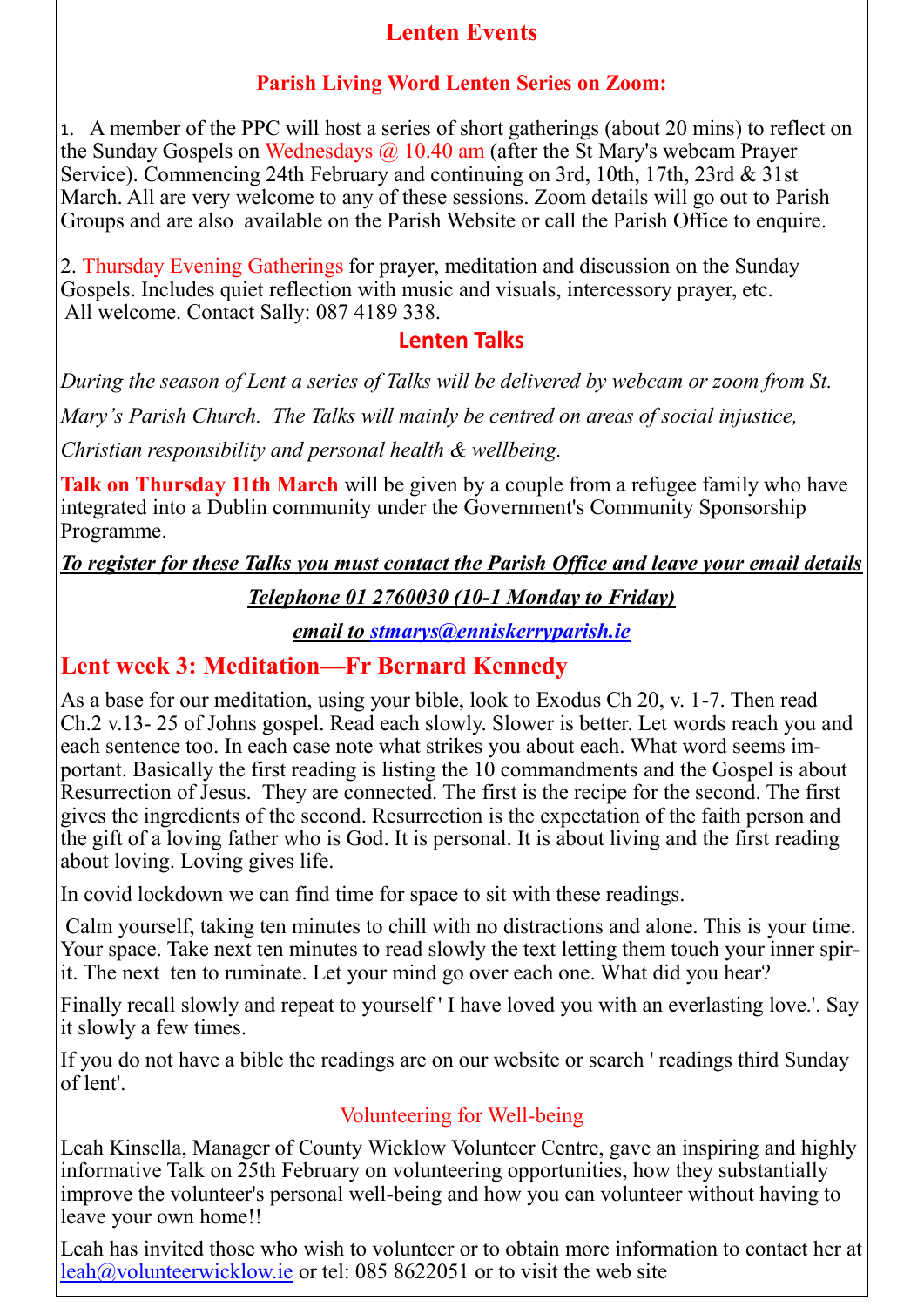#### **PARISH PASTORAL COUNCIL MEETING FEBRUARY 2021**

At the February Meeting the items covered included:

- **Eco Parish Developments**: Endorsement of the Community Charter for the Enniskerry Sustainable Energy Community.The possibility of working with the schools on some wildflowering of the church grounds as part of the National Biodiversity Project.
- **Lenten Parish Programme**: Wednesday Morning at 10.40 "Living Word Lenten Series reflecting on the Sunday Gospels", hosted by Mairead; Thursday Evening at 7.30 "Lenten Talks centered on Social Justice, Christian Responsibility and Personal Health and Wellbeing" on Webcam or Zoom, hosted by Phil; Friday Afternoon at 5.30 "Stations of the Cross" on Zoom, hosted by Fr Hyacinth. And "Five Minutes in the Evening"-reflection/prayer before bedtime each evening during Lent, created and posted by Ottalie on the IHM Spirituality Group What's App.
- **Liturgy Training**: Given the inevitable severe reduction in the availability of priests further Liturgy Training will be arranged.
- **Parish Communications**: The present communication channels of texting, email, newsletter, website, What's App and Facebookj need to be better coordinated and expanded to possibly include Twitter, Instagram and Tic Tok platforms, particularly in relation to younger people. A working group was established to progress this.

**Safeguarding:** The updated Diocesan Garda Vetting Policy was noted.

Our Churches are open for private prayer and private devotion. There is nothing to stop you calling into the church when you wish ( see website for opening times) and offer a prayer. Do that during different days of Lent- a five minute visit. We don't need to say many words when we go to visit the Lord, just sit in his presence.

#### **TARSUS SCRIPTURE SCHOOL – LENT/EASTER PROGRAMME 2021**

The Tarsus Scripture School are offering reflections on the readings for Holy Week and the Easter Triduum. The programme offers one webinar and one meditation. The meditation after Easter — will be an opportunity to "take in" what we have celebrated over Holy Week and Easter.

9 pre-recorded lectures; 1 webinar; 1 meditation  $(630)$ 

- "Behold my servant": the Servant of the Lord in Isaiah (Jessie Rogers)
- "And when I am lifted up, I will draw all people to myself": Easter in John (Sean Goan)
- "Dying and raised to new life in Christ": Salvation in Romans. (Kieran J. O'Mahony)

For registration and further details, please go to: **[www.tarsusscriptureschool.ie.](http://www.tarsusscriptureschool.ie)** Enclosed in the email is a poster which you may like to send to friends or to display.

*Parochial House, Enniskerry, 01 2863506, Presbytery, Kilmacanogue 01 2741951, Parish Office, Enniskerry 01 2760030, Mon-Fri 10am-1pm.*